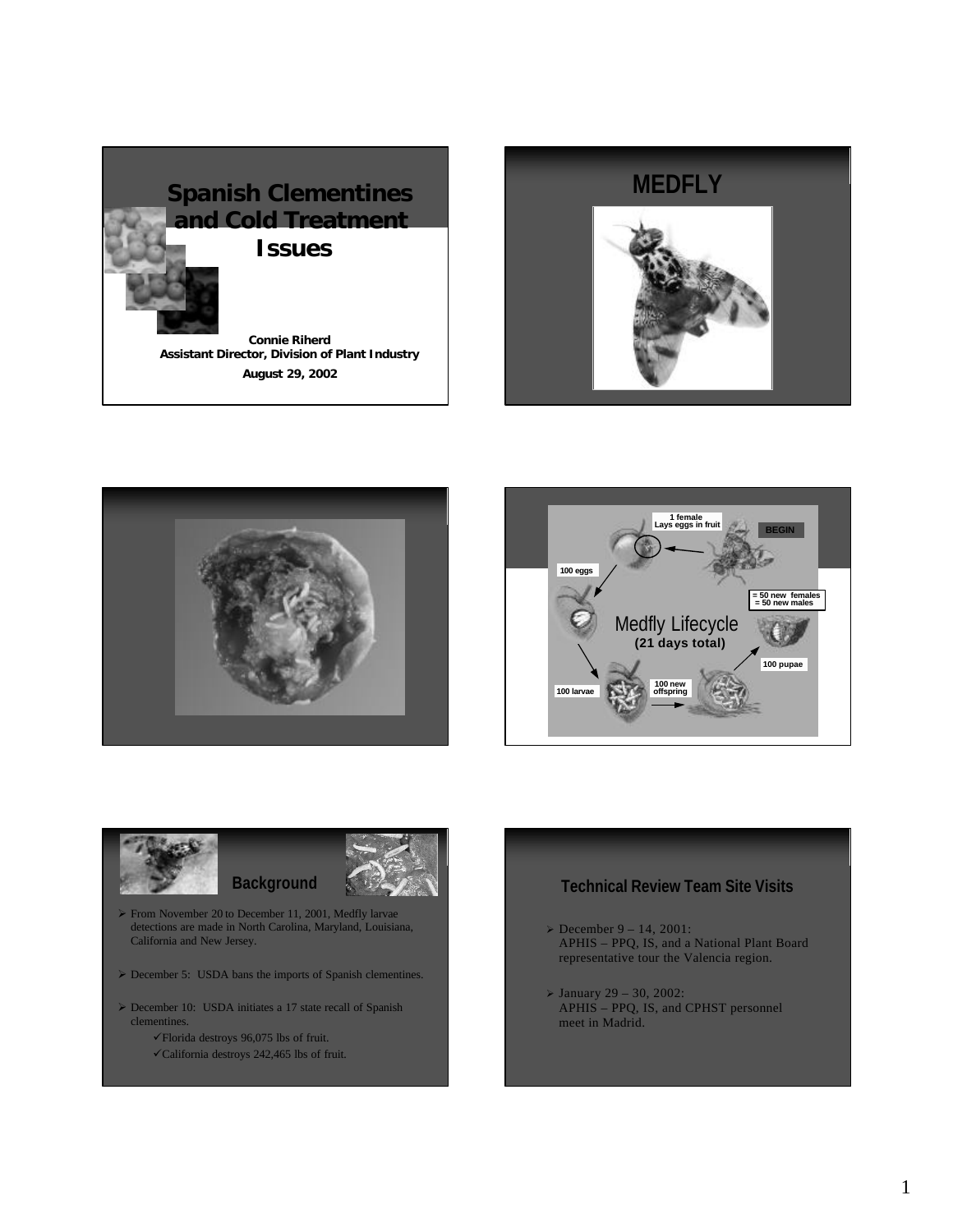## **Technical Review Team Site Visits (continued)**

- $\geq$  December 9-14, 2001 site visit encompasses a review of fruit fly trapping, bait spray control, harvesting, packing, and port activities in the Valencia area.
- ÿ Initial meeting held with Spanish quarantine officials in Valencia to lay the ground work for the visit and receive initial information relative to Spain's export program and fruit fly management systems.
	- ¸Valencia region is comprised of three distinct citrus production areas; Castellon (clementines), Valencia (early season oranges), and Alicante (lemons) totaling 183,000 hectares or 67% of Spain's citrus production.
	- ¸100,000 growers average individual owner has a 0.5 to 2.0 hectare parcel. Many are members of cooperatives making up 124 registered exporters supporting 15 packing houses.

## **Spain – Comunidad Valencia**



## **Trapping & Bait Spray Activities**

- $\triangleright$  Trapping and bait spray activities are a cooperative venture between the Ministry of Agriculture and the growers.
- $\triangleright$  Annual declaration is published requiring mandatory participation by the growers – no penalties for noncompliance.
- $\triangleright$  Medfly populations develop in mid-May, peak in July and start to decline in September/October.



- $\ge$  The Ministry operates 700 traps (1trap/200 ha.) throughout the region. In addition, the growers reportedly operate 2 traps/ha. in their own groves.
- <sup>ÿ</sup> Traps are serviced twice a week. Traps are placed May 1st and pulled at season's end.
- <sup>ÿ</sup> The Nadal trap is the primary trapping devise, although they are testing the Tephry trap (compatible to a multi-lure / IPMT trap).

#### **Trapping & Bait Spray Activities (continued)**





- ÿ Bait sprays consisting of malathion and Nulure bait are applied by both the Ministry and growers.
- ÿ Ministry conducts 5 area-wide treatments per season from August 1 to mid-November covering 160,000 ha. utilizing both fixed winged aircraft (40% of the control program) and backpack sprayers (60% of the control program).
- $\triangleright$  Growers initiate ground treatments on a 7-10 day schedule when Medfly trapping levels reach 0.5 flies/trap/day. If the trigger is met and the fruit is still green, then spot treatments are made. If the fruit is mat trees are sprayed.

## **Trapping & Bait Spray Activities Concerns / Issues**

- $\triangleright$  Little or no documentation was furnished on either program.
- $\triangleright$  No quality control procedures were in place to oversee fruit fly detection procedures.
- $\triangleright$  Traps are not relocated and trap route books are not used.
- $\geq$  One of two trap site visits showed no lure present in the trap.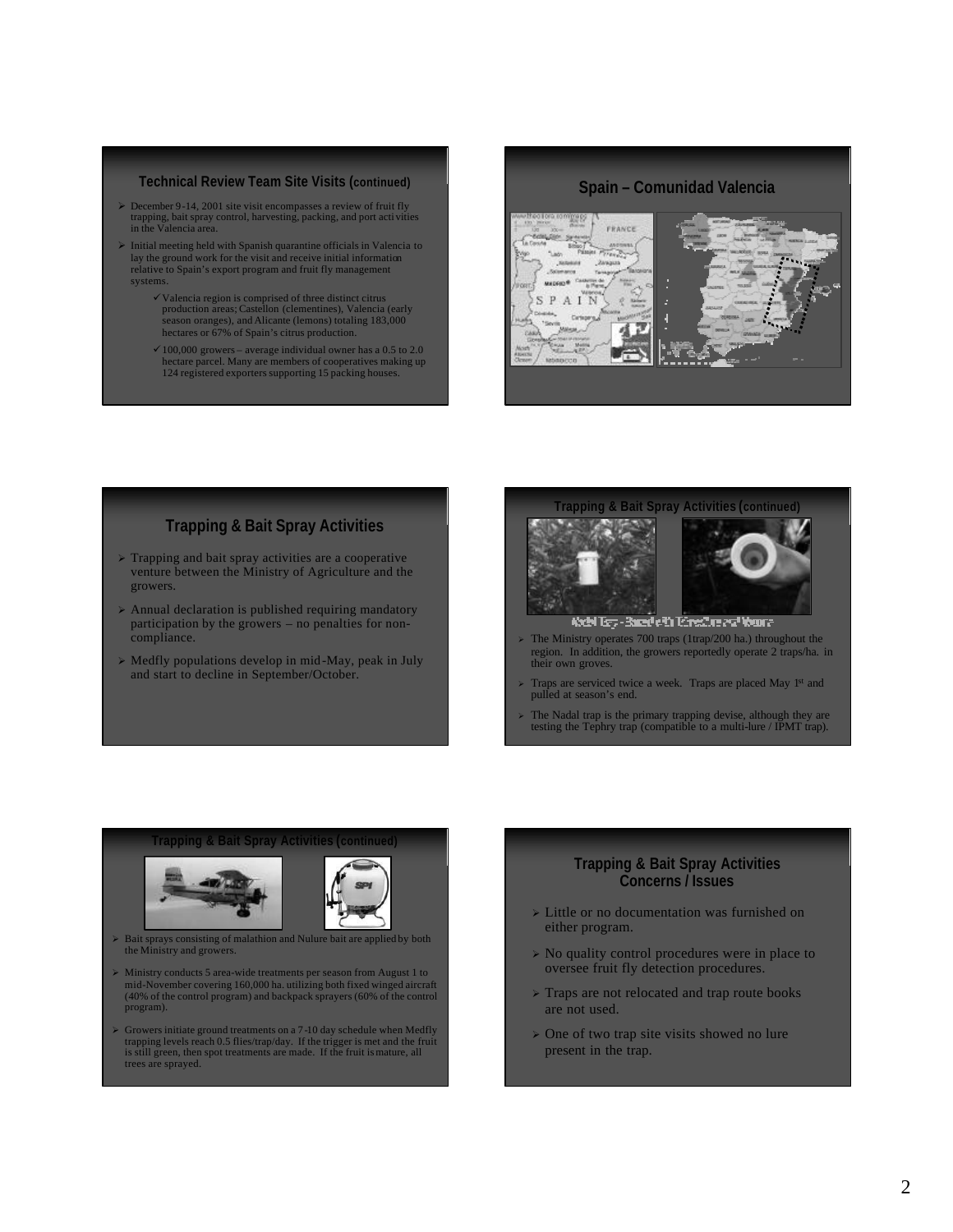### **Trapping & Bait Spray Activities Concerns / Issues (continued)**

- $\triangleright$  There is no established fruit cutting program to monitor Medfly larval populations.
- $\triangleright$  Aircraft are only calibrated at the beginning of each season and dye cards are not used for quality control purposes.
- $\triangleright$  Bait spray formulations are below U. S. standards for fruit fly control.
- $\triangleright$  Inconsistent information was given by grove production managers regarding the use of malathion only.

## **Harvesting and Packing Activities**

- ÿ Clementine varieties are harvested from late September through the end of February.
- $\geq$  Harvesting is conducted by the cooperatives for the individual growers primarily using seasonal labor from Eastern Europe.
- $\geq$  Clementine varieties are a high maintenance crop as the fruit is clipped from the tree to limit damaging the peel at the stem end, and trees are hand-pruned each year to maintain a desirable canopy.



## **Harvesting and Packing Activities (continued)**

- $\triangleright$  Initial quality control is conducted by the harvesters as blemished fruit is discarded in the field.
- > Fruit is placed in 'milk carton' type crates and placed on pallets, which are then loaded by fork lifts on to truck trailers.
- $\triangleright$  Growers are responsible for destroying discarded fruit.

## **Harvesting and Packing Activities (continued)**

- $\triangleright$  Fruit is unloaded by pallet at the receiving dock.
- $\ge$  Each pallet is labeled with a 3 x 5 inch card documenting the grove owner, parcel number, and delivery truck trailer number.
- $\ge$  The identification remains with the fruit during the initial grading process.



## **Harvesting and Packing Activities (continued)**

- $\triangleright$  Fruit undergoes an initial grading process.
- $\ge$  The fruit that makes the initial grade is re-boxed and palletized to await final inspection and grading.



## **Harvesting and Packing Activities (continued)**

- $\triangleright$  Fruit continues through several grading and quality inspection steps.
- $\geq$  Early season fruit is also graded for color and green fruit is placed in de-greening rooms.
- $\triangleright$  Throughout the packing process, samples are taken for quality control purposes, juice content, and sugar-acid ratio testing.



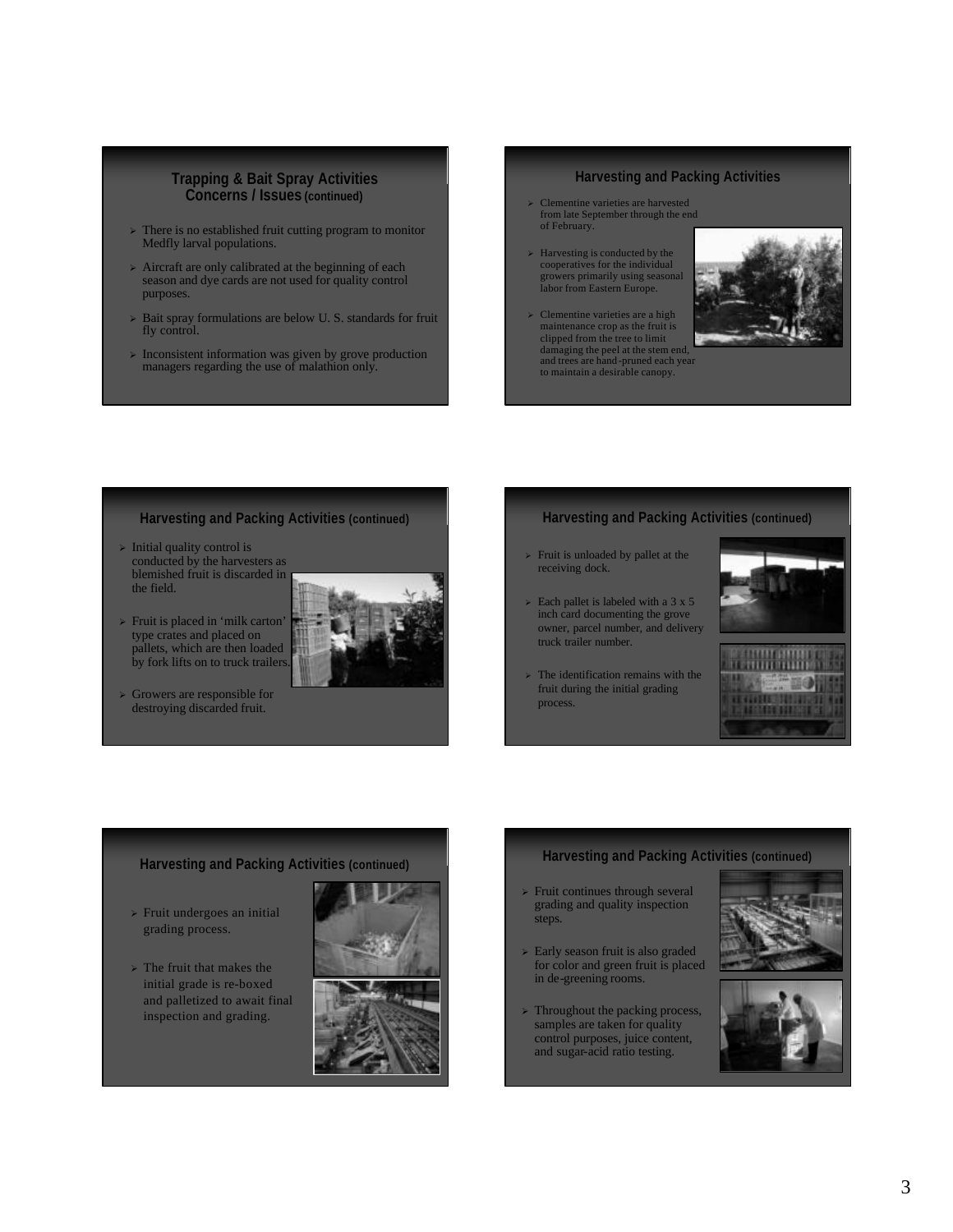#### **Harvesting and Packing Activities (continued)**

- $\geq$  Boxes of fruit destined for the U.S. under the pre-clearance program are sequentially numbered for USDA sampling purposes.
- $\triangleright$  The packinghouse sends copies of inspection documents to the port prior to the arrival of the fruit. This information is maintained in a database to coordinate inspections, initiate cold treatments, and issue export documents.



#### **Harvesting and Packing Activities Concerns / Issues**

- $\ge$  The identity of the fruit relative to the grove origin is lost during the packing process.
- $\triangleright$  There is no procedure in place to clean the packing line between runs, therefore fruit from different groves can be commingled.
- $\triangleright$  There are no fruit cutting procedures in place to detect Medfly larvae.

## **Cold Treatment Activities**

- $\ge$  90% of the fruit shipped to the U.S. is break bulk, 10% by containers.
- $\ge$  Break bulk fruit is pre-cooled at the packinghouse or at the port terminal. Containerized fruit is pre-cooled at the packinghouse.
- $\triangleright$  Fruit can be held in the pre-cooler for 3 days or longer before being loaded on bulk vessels.
- <sup>ÿ</sup> Pre-cooling temperature is 1 degree Centigrade.

## **Cold Treatment Activities (continued)**

- $\geq 5$  Spanish inspectors and 2 technicians are responsible for initiating the cold treatments.
- <sup>ÿ</sup> Spanish government inspectors conduct ice calibration tests, place probes in the fruit, and document placement in the compartments and containers per the protocol.
- 2 Spanish inspectors monitor loading which can take from 2 to days.
- <sup>ÿ</sup> Spanish inspectors have been given training by PPQ twice since 1984, most recently in 1998.



### **Cold Treatment Activities Concerns / Issues**

- $\triangleright$  Initiate research of alternative cold treatment schedules, including the number and types of required sensors and locations.
- $\triangleright$  Enhance accountability relative to the initiation of cold treatments (i.e. calibrations, placement of sensors, documentation, and training).
- $\triangleright$  Ensure proper procedures are in place at the ports of entry relative to reviewing treatment records, confirming sensor locations, fruit sampling protocol, and record retention by Methods personnel.

# **System Failure – What Happened ? ? ?**

- $\triangleright$  Unseasonably warm weather conditions
- $\geq$  Higher than average fruit fly populations
- $\triangleright$  High host susceptibility of the early season clementine varieties
- $\triangleright$  Low trap densities and inadequate bait spray applications
- $\ge$  Pest load potentially overwhelmed cold treatment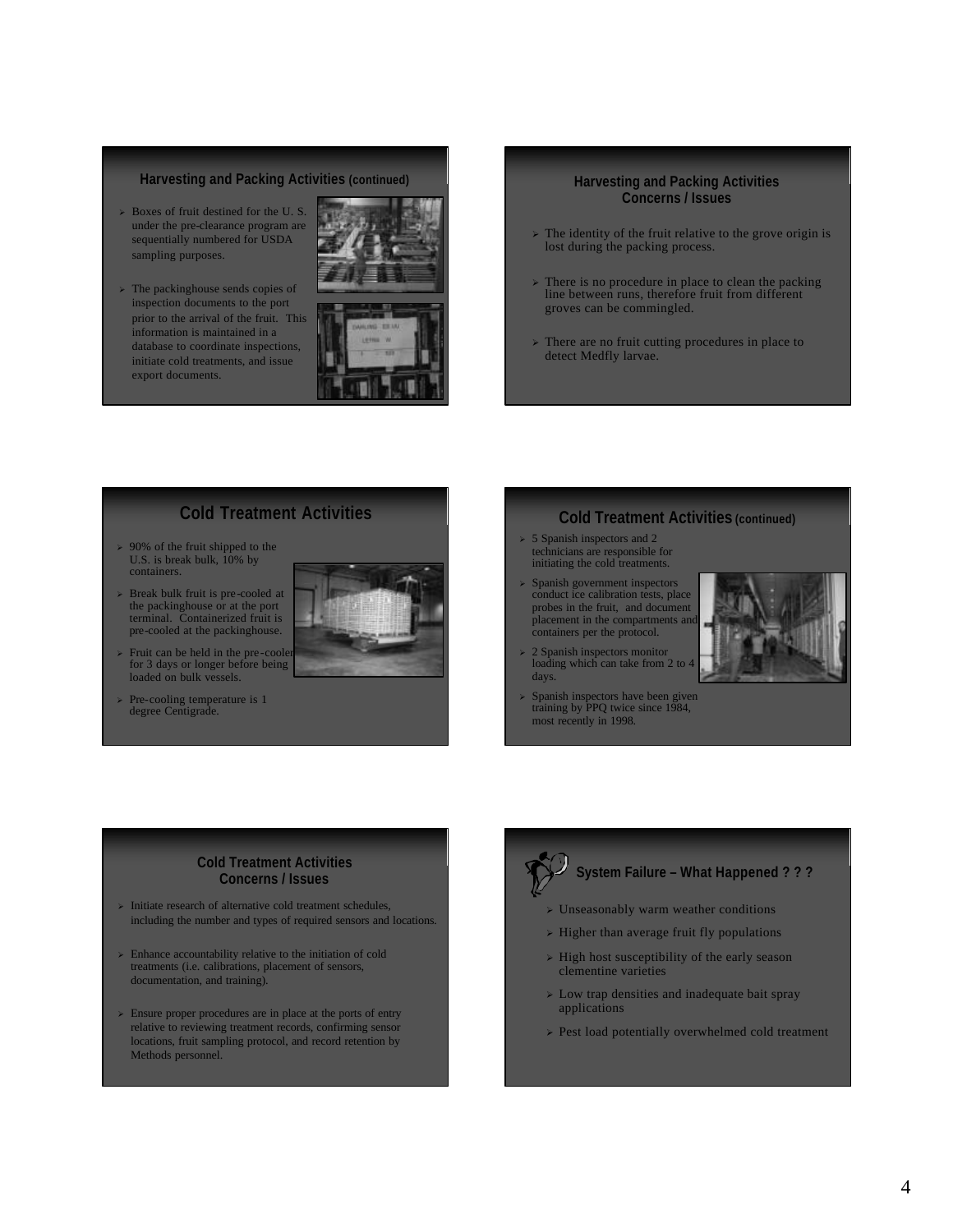#### **Technical Review Team Site Visit - Madrid**

- $\geq$  January 29-30, 2002: APHIS PPQ, IS, and CPHST personnel meet in Madrid with a Spanish delegation.
- $\triangleright$  Reviewed issues that emerged from the December technical review team trip report.
- $\triangleright$  Received additional fruit fly program data that was requested but never received by the December technical review team.
- $\triangleright$  Initiated discussions relative to formalizing requirements for growers to participate in a mandatory pre-clearance program (i.e. maintaining necessary trapping/control documentation, quality control audits, government oversight, product traceability, and penalties for non-compliance).
- $\geq$  Development of an APHIS risk document and new export work plan.

### **Cold Treatment Review Team**

- $\geq$  January 15-16, 2002 meeting composed of PPQ, ARS, CPHST, and State Cooperators to review both the Spanish clementine program and cold treatment certification in general.
- $\triangleright$  Evaluated pre- and post-harvest activities specific to the Spanish clementine program.
- $\triangleright$  Identified short, medium, and long term goals relative to research needs, inspection procedures, field mitigation measures, communication, and regulation enhancements for all cold treated commodities.

**Specifically**

# **Proposed Rules**

- <sup>ÿ</sup> Federal Register Vol. 67, No. 133 Thursday, July 11, 2002
- <sup>ÿ</sup> 7 CFR Parts 300 and 319, Docket No. 02-023-3 **Importation of Clementines From Spain**
- $\triangleright$  USDA is proposing to allow the importation of clementines from Spain to resume if the clementines are cold treated en route to the U. S., and provided that other pre-treatment and post-treatment requirements are met.
- <sup>ÿ</sup> **Comments due: September 9, 2002**

## **Mediterranean Fruit Fly Management Program**

- $\triangleright$  Production areas must be trapped beginning six weeks prior to harvest and continuing until the end of harvest using 1 trimedlure trap per 20 hectares.
- $\ge$  Bait sprays must be applied every 10-14 days if trap catches exceed .5 flies per trap.
- $\triangleright$  Trapping and treatment records must be maintained.
- Inspections of the program will be conducted by Spanish Officials and USDA.

# **Other Requirements**

- $\triangleright$  Cartons must be labeled so that the fruit can be traced back to the packinghouse and the production area.
- <sup>ÿ</sup> 200 randomly selected fruits would be cut by USDA inspectors for fruit fly larvae detection. If larvae are found the fruit is ineligible for export.
- $\triangleright$  Cold Treatment is required. An additional two days has been added to each treatment schedule as follows:

(continued)